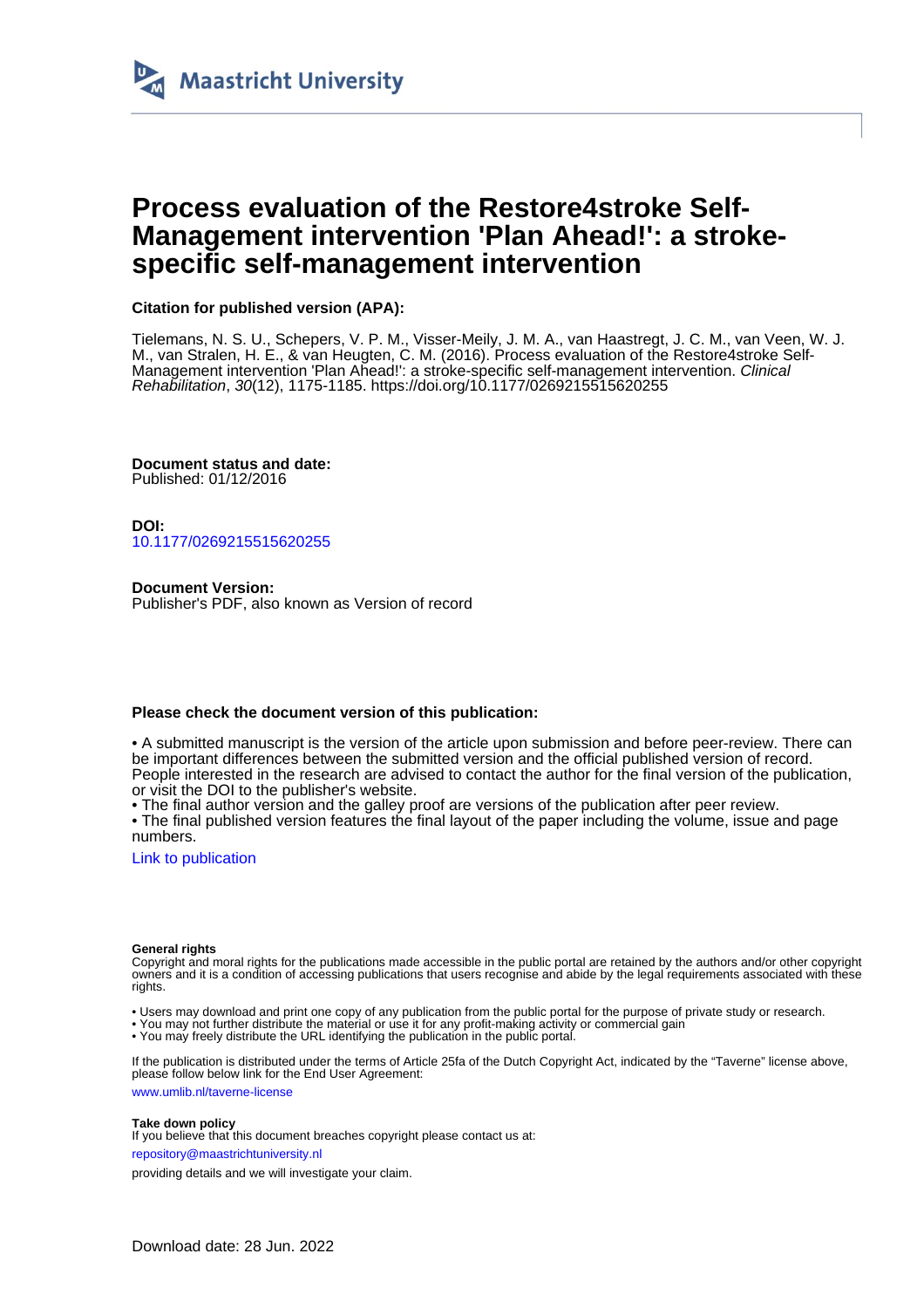# **Process evaluation of the Restore4stroke Self-Management intervention 'Plan Ahead!': a stroke-specific self-management intervention**

Clinical Rehabilitation 2016, Vol. 30(12) 1175–1185 © The Author(s) 2015



Reprints and permissions: sagepub.co.uk/journalsPermissions.nav DOI: 10.1177/0269215515620255 cre.sagepub.com



**Nienke S Tielemans1,2, Vera PM Schepers2, Johanna MA Visser-Meily2, Jolanda CM van Haastregt3,**  Wendy JM van Veen<sup>2</sup>, Haike E van Stralen<sup>2,4</sup> and Caroline M van Heugten<sup>1,5</sup>

#### **Abstract**

**Objective:** To investigate whether the self-management intervention was implemented as intended. Additionally, we studied involvement in and satisfaction with the intervention among patients, their partners and therapists.

**Design:** Mixed method, prospective study.

**Setting:** Outpatient facilities of hospitals/rehabilitation centres.

**Participants:** Stroke patients, their partners and therapists from the experimental arm of the Restore4Stroke Self-Management study.

**Intervention:** 'Plan Ahead!' is a 10-week self-management intervention for stroke patients and partners, consisting of seven two-hour group sessions. Proactive action planning, education and peer support are main elements of this intervention.

**Main measures:** Session logs, questionnaires for therapists, patients and their partners, and focus groups. **Data analysis:** Qualitative data were analysed with thematic analysis supplemented by quasi-statistics. Quantitative data were reported as descriptive statistics.

**Results:** The study sample consisted of 53 patients and 26 partners taking part in the intervention, and all therapists delivering the intervention (*N*=19). At least three-quarters of the intervention sessions

University Medical Centre, Maastricht, The Netherlands

Rehabilitation Medicine, University Medical Center Utrecht and De Hoogstraat Rehabilitation, Utrecht, The Netherlands 3Department of Health Services Research and CAPHRI School for Public Health and Primary Care, Maastricht University, Maastricht, The Netherlands

5Faculty of Psychology and Neurosciences, Maastricht University, Maastricht, The Netherlands

#### **Corresponding author:**

Caroline M van Heugten, Department of Psychiatry and Neuropsychology, Faculty of Health, Medicine and Life Sciences, Maastricht University, PO Box 616, 6200 MD Maastricht, The Netherlands.

Email: [c.vanheugten@maastrichtuniversity.nl](mailto:c.vanheugten@maastrichtuniversity.nl)

<sup>1</sup>School for Mental Health and Neuroscience, Maastricht

<sup>2</sup>Brain Center Rudolf Magnus and Center of Excellence for

<sup>4</sup>Experimental Psychology, Helmholtz Institute/Utrecht University, Utrecht, The Netherlands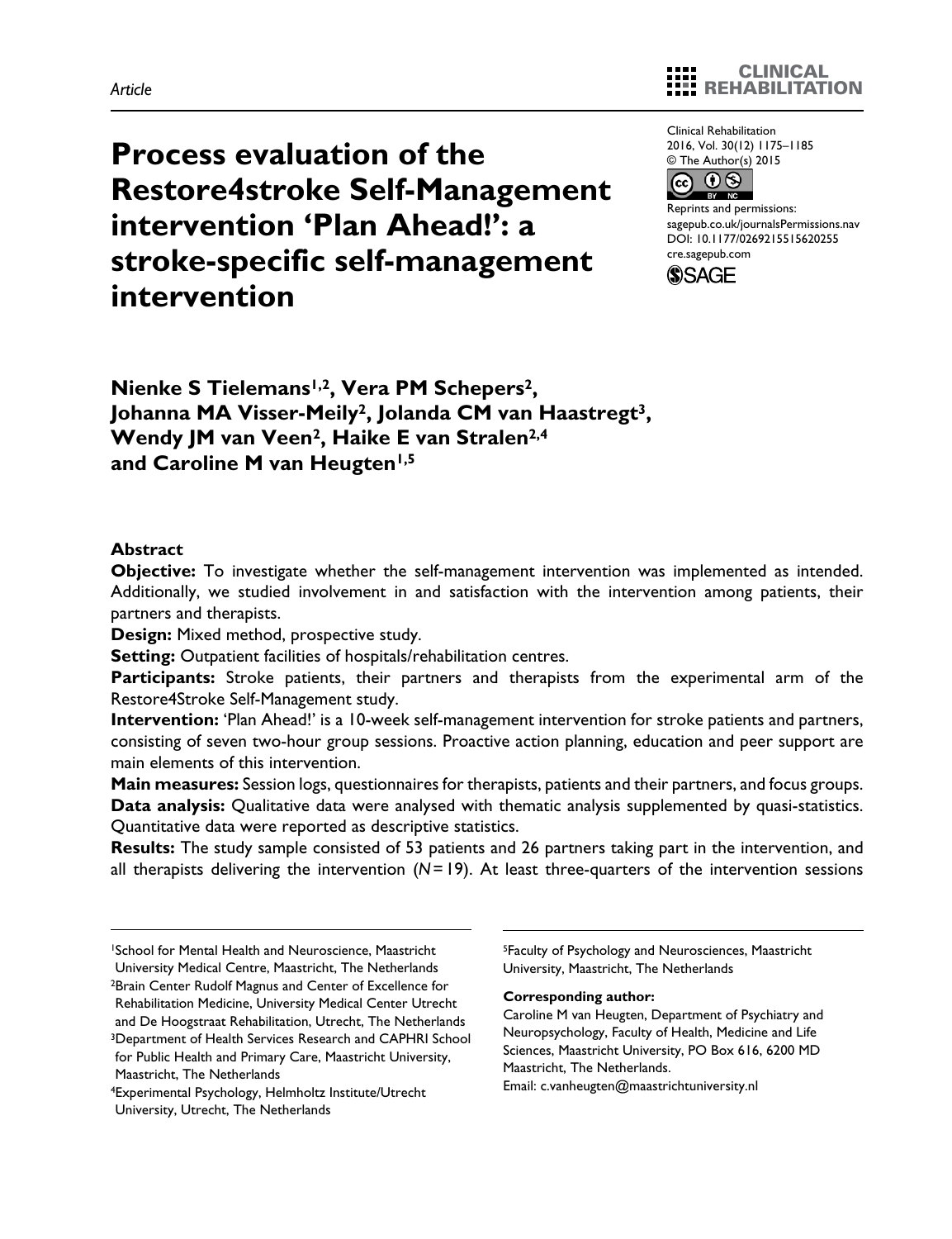were attended by 33 patients and 24 partners. On a scale from 1 to 10, patients, partners and therapists rated the intervention with mean scores of 7.5 (SD1.6), 7.8 (SD.7) and 7.4 (SD.7), respectively. Peer support was the most frequently appreciated element for participants and therapists. The proactive action planning tool was adequately applied in 76 of the 96 sessions.

**Conclusion:** Although the target audience was reached and both participants and therapists were satisfied with the intervention, the proactive action planning tool that distinguishes the current intervention from existing stroke-specific self-management interventions was only partly implemented according to protocol.

#### **Keywords**

Implementation, mixed methods, therapists, participants, self- management, process evaluation

Received: 18 February 2015; accepted: 7 November 2015

# **Introduction**

Self-management can be defined as a person's abilities to manage the consequences of a condition and its impact on daily life.1 Most stroke-specific self-management interventions aim either to adjust the participants' goals or self-efficacy, or to teach reactive strategies for dealing with stroke-related problems only after the problem has occurred.<sup>2–9</sup> Nevertheless, in practice, patients often fail to achieve their goals, hindered by unexpected stroke consequences such as fatigue.10 Therefore, it seems worthwhile to teach both stroke patients and their partners to anticipate potential barriers during the process of goal-setting. This allows the patients and their partners to think of potential solutions to these barriers before undertaking an activity.

Within the Restore4Stroke programme, we developed a stroke-specific self-management intervention named 'Plan ahead!' to enhance stroke patients' and their partners' participation in vocational, leisure and social activities by teaching them proactive coping strategies.<sup>11</sup> The effectiveness of this intervention has been evaluated in a randomized controlled trial.12,13 As many processes influence the outcomes of such trials, it is important to conduct a process evaluation to reveal factors influencing outcomes, providing a correct interpretation and explanation of the intervention effects.14–16 Moreover, such insights provide opportunities to facilitate intervention implementation.17

A process evaluation is a method that enables researchers to look into the black-box of processes underlying the outcomes of a clinical trial.16 Such a process can provide information about the factors influencing the effectiveness of an intervention, $14,15$ the internal and external validity of the trial<sup>17</sup> and the experiences of healthcare professionals and participants exposed to the intervention.<sup>15</sup> Such information can be useful for duplicating the study or comparing it with other studies.14,15 Moreover, the information provides opportunities for better implementation or improvement of the intervention.<sup>17</sup>

In this article, we present the outcomes of our process evaluation, which was performed alongside the Restore4Stroke Self-Management trial. In this evaluation, we investigated the degree to which the intervention was implemented as intended, as well as the involvement and satisfaction of the target audience (i.e. patients, partners and therapists). The study was based on the following elements of the process evaluation framework proposed by Saunders et al.:<sup>18</sup> (1) reach (i.e. the proportion of target audience that participates in the intervention), (2) dose delivered (i.e. the extent to which the intervention components were delivered to the participants), (3) dose received in terms of exposure (i.e. the extent to which the participants actively engage in the intervention), (4) dose received in terms of satisfaction (i.e. the participants' and the therapists' satisfaction with the intervention), and (5) recruitment (i.e. procedures to approach the participants and ensure the participants' continued participation in the intervention).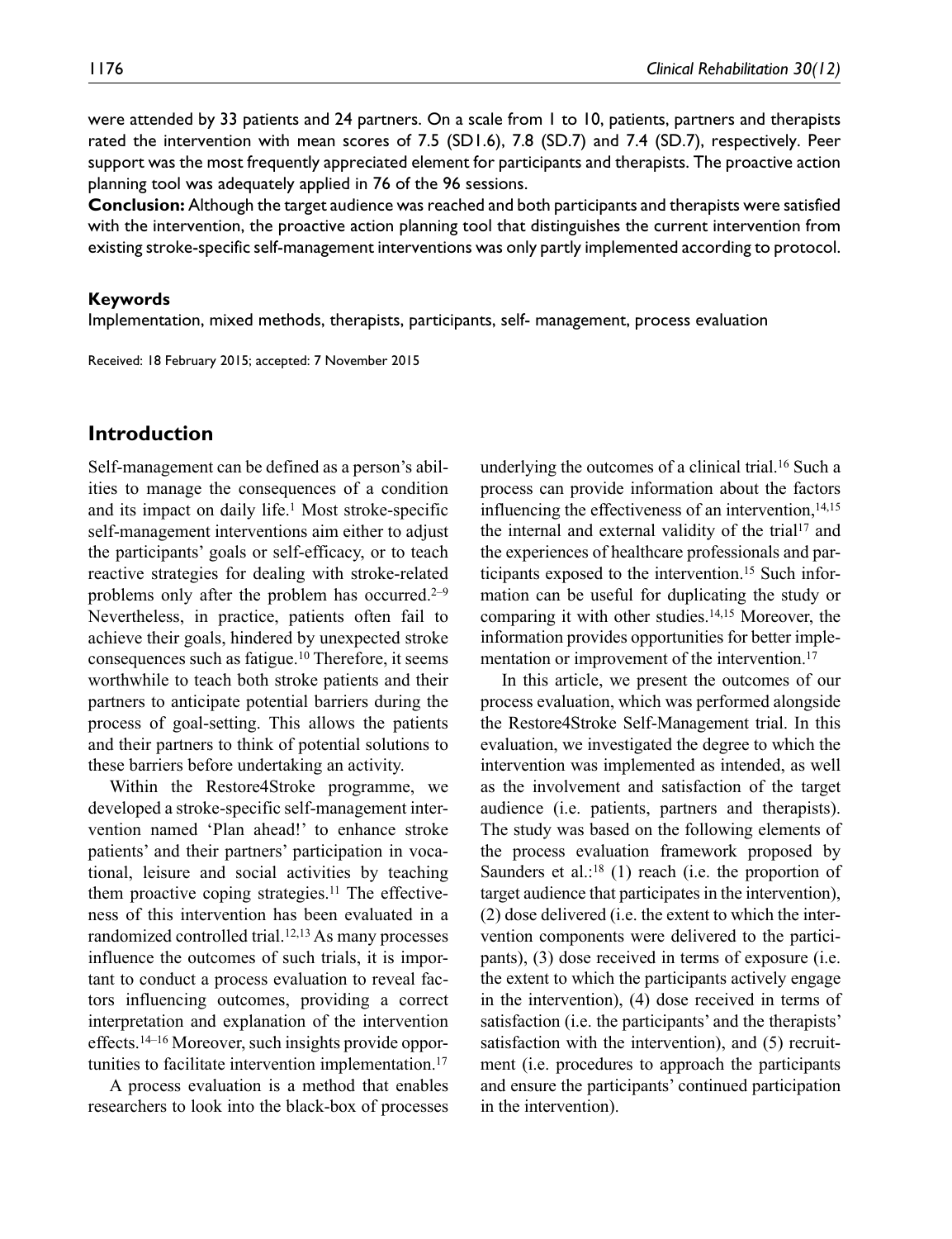# **Method**

In this study, a prospective, mixed-method design was applied, combining qualitative and quantitative data.

### *Intervention*

The stroke-specific self-management intervention called 'Plan Ahead!' aims to increase stroke patients' and their partners' participation levels in vocational, leisure and social activities. This aim is accomplished by teaching the participants proactive action planning in the context of four themes: 'handling negative emotions', 'social relations and support', 'participation in society' and 'less visible consequences of stroke'. The intervention lasts 10weeks and involves six two-hour sessions in the first weeks and a two-hour booster session in the tenth week. The intervention is offered by two rehabilitation professionals at outpatient facilities of hospitals and rehabilitation centres. The groups consist of four stroke patients and, if available, their partners. The partners are regarded as full participants. The intervention is described in more detail in the published treatment protocol.<sup>11</sup>

The therapists received six-hours of training in a group of 8–14 therapists. At the start, the therapists received a workbook. The content and structure of the intervention were explained, and the importance of following the treatment protocol explicitly was emphasized. The therapists were taught to support the participants from a solution-based perspective. That is, they were taught to ask questions that focus on thinking in terms of goals, opportunities and solutions, instead of problems and barriers.19 In addition, the therapists learned how they could apply this perspective in motivating the participants to work on their proactive action plans.

## *Participants*

The process evaluation study was conducted at the outpatient facilities of three hospitals and five rehabilitation centres in the Netherlands between February 2013 and May 2014. Data were collected from all patients and partners in the experimental arm that took part in at least one session of the

self-management intervention 'Plan Ahead!' of the Restore4Stroke Self-Management study.12,13 Inclusion and exclusion criteria for patients and partners, as well as recruitment procedures, are described in the research protocol.12 In addition to the participants of the self-management intervention (i.e. stroke patients and partners), data were collected from all therapists who delivered the intervention. The therapists were recruited at participating institutes by a rehabilitation physician or manager. The therapist inclusion and exclusion criteria can be found in the treatment protocol.<sup>11</sup>

### *Data collection*

We gathered information about reach, dose delivered, dose received in terms of exposure, dose received in terms of satisfaction and recruitment.18 Table 1 presents an overview of the measures used to collect this information.

The participants' data were gathered using an evaluation form that they received after completing the intervention as part of the post-intervention measurement of the Restore4Stroke Self-Management study. This form was used to assess the participants' satisfaction with the intervention using structured questions (i.e. a scale question, Likert scales and a multiple selection question).

The therapist data were gathered using a session log, an evaluation form and a two-hour focus group interview. The therapists were asked to complete the session log at the end of each session. These logs were used to assess the session course and content, using open and structured questions (i.e. yes– no or Likert scales). In addition, after the 10-week self-management intervention, the therapists were asked to complete a digital evaluation form. This evaluation form assessed the therapists' satisfaction with the intervention and the group training using structured questions. That is, the form contained a scale question, Likert scale questions, yes–no questions and a multiple choice question.

At the end of the study, the therapists were invited to take part in a two-hour focus group held at a central site after they had completed the evaluation form. If two or more therapists of one research site could not participate at the central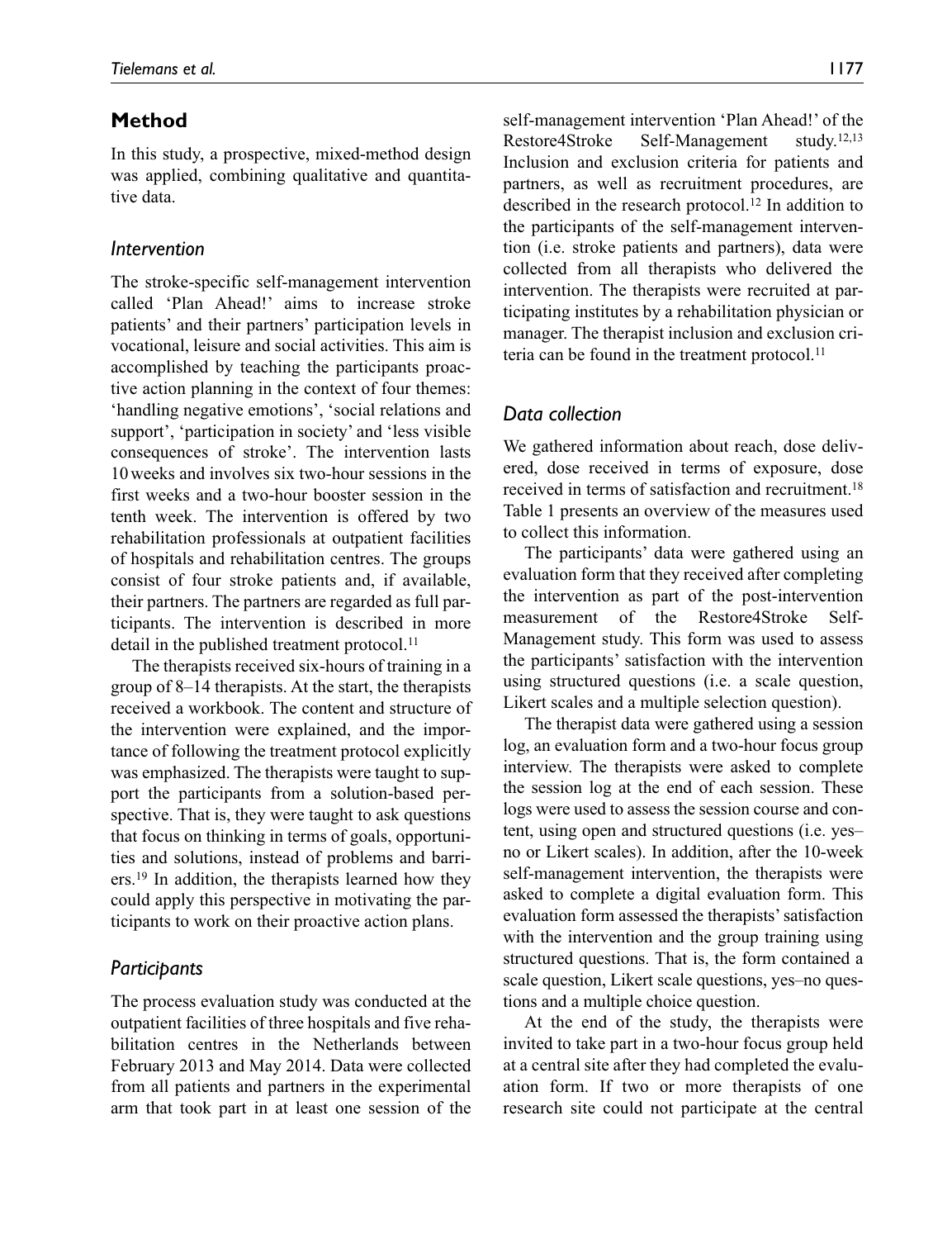| Component                       | Operationalization                                                                            | Participant<br>evaluation form | Therapist<br>evaluation form | Therapist<br>session log | Therapist focus<br>interview |
|---------------------------------|-----------------------------------------------------------------------------------------------|--------------------------------|------------------------------|--------------------------|------------------------------|
| Reach<br>Dose<br>delivered      | Attendance by the participants<br>Delivery of the intervention                                |                                |                              | X<br>X                   |                              |
| Dose received<br>- exposure     | components to the participants<br>Overall engagement,<br>atmosphere and trust in the<br>group |                                |                              | X                        |                              |
|                                 | Participants' goal-setting<br>engagement                                                      |                                |                              | X                        |                              |
|                                 | Participants' homework<br>engagement                                                          |                                |                              | X                        |                              |
| Dose received<br>– satisfaction | Overall opinion about the<br>intervention                                                     | X                              | x                            |                          |                              |
|                                 | Opinion about the value of the<br>intervention                                                | x                              | x                            |                          |                              |
|                                 | Opinion about the value of<br>the main elements of the<br>intervention                        | X                              | X                            |                          |                              |
|                                 | Opinion about the number/<br>frequency/length of sessions                                     |                                | X                            |                          |                              |
|                                 | Opinion about the therapists'<br>training                                                     |                                | X                            |                          | x                            |
|                                 | Barriers to implementation                                                                    |                                |                              |                          | x                            |
|                                 | Suggestions for improvement                                                                   |                                |                              |                          | x                            |
| Recruitment                     | Recruitment procedures                                                                        |                                |                              |                          | X                            |
|                                 | Maintaining participant<br>engagement                                                         |                                |                              |                          | X                            |

| Table 1. Outcome measures of the process evaluation. |  |  |  |
|------------------------------------------------------|--|--|--|
|------------------------------------------------------|--|--|--|

site, a focus group was held at their own site. Such site-specific focus groups were used only if the intervention had been delivered to at least 16 patients at the participating centre. The focus groups were led by a research assistant. The focus groups were recorded on video and audiotape, and notes were taken. There was a structured list of questions about the therapists' satisfaction with the intervention, their opinion about recruitment procedures and their impression of maintaining participant engagement. Afterwards, one of the authors (NT) transcribed the taped focus groups by repeatedly listening to the audiotaped recordings. If what was said was unclear, the videotapes were watched as well to obtain the correct transcript. Then, the accuracy of the transcription was checked by a researcher (WV).

The patients' background characteristics were recorded using a self-assessment questionnaire before the start of the intervention, assessing age, sex, education level, employment status, marital status and several stroke characteristics (i.e. months since stroke, stroke history and independence in activities of daily living assessed with the Barthel Index 0–2020). The partners' background characteristics were also recorded using a self-assessment questionnaire before the start of the intervention, assessing age, sex, education level and employment status. The therapists' background characteristics were recorded using the digital evaluation form, assessing the therapists' sex, age, work setting, profession, years of experience working with acquired brain injury patients and number of times they had delivered the intervention.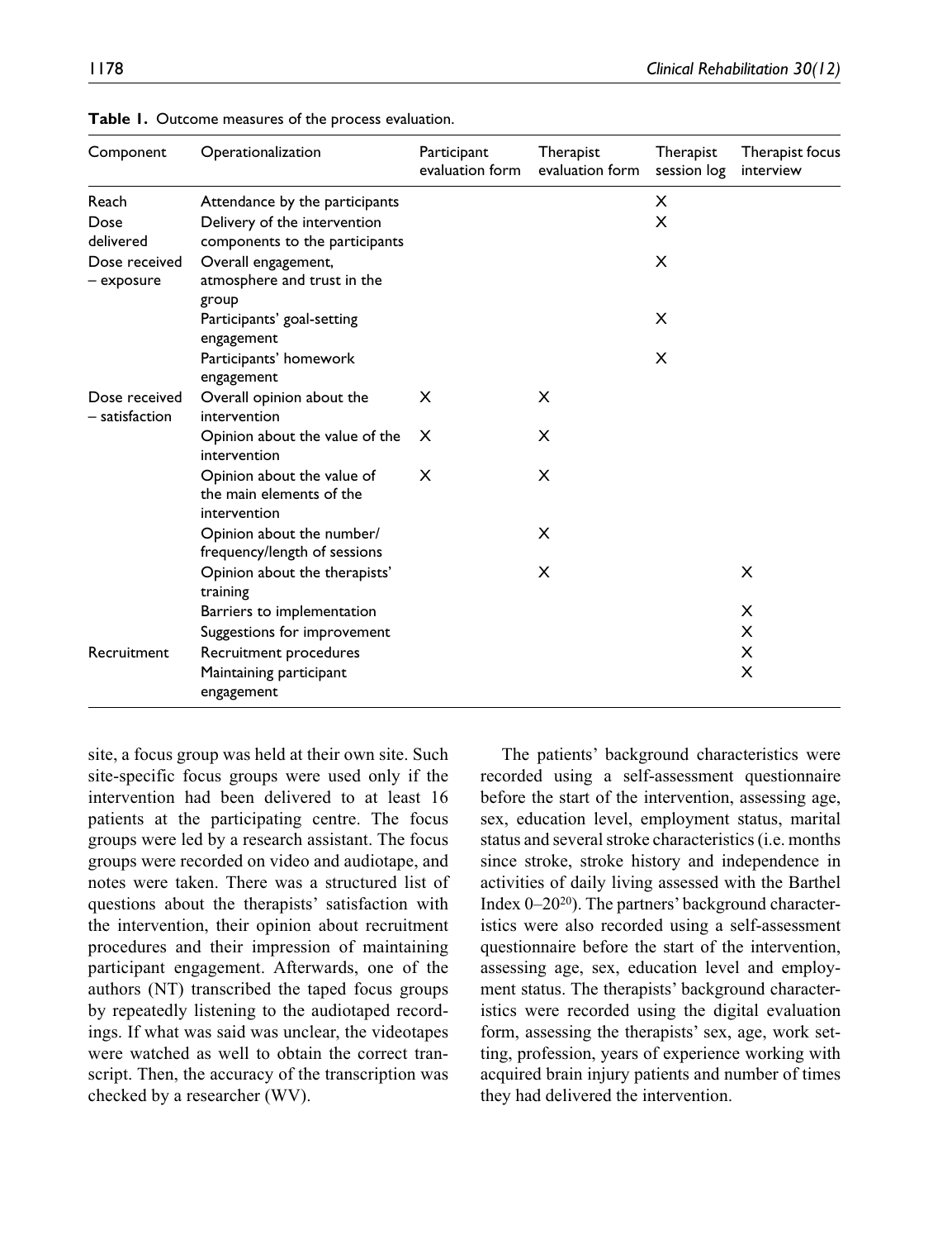All questionnaires used in this study can be found in Appendices 1 to 3, available online.

# *Data analysis*

The quantitative data from the evaluation and session logs were analysed in terms of descriptive statistics using IBM SPSS Statistics 21. Answers to structured, categorical questions (i.e. multiple choice questions, yes–no questions and Likertscale questions) from the evaluation forms and session logs were described in terms of percentages.

The qualitative data from the open questions on the evaluation forms and session logs were categorized based on their content and reported if an answer had been given by at least half of the patients, partners or therapists.

The data from the focus groups were analysed based on the grounded theory as proposed by Strauss.21,22 That is, transcripts were first divided into fragments, and codes were assigned to each fragment, i.e. open coding. Subsequently, the codes were validated for each fragment and adapted where necessary, leading to minor taxonomy modifications, i.e. axial coding. Afterwards, the taxonomy was checked once more for consistency and completeness, i.e. selective coding. The latter phase was carried out using the framework of Saunders et al.18 Each of these steps was first performed independently by WV and NT, after which the two researchers compared their results. Finally, the results were discussed with CvH, AV and VS until a final coding of the data was formulated.

# **Results**

## *Response and background characteristics*

In total, 58 patients and 28 partners were assigned to the self-management intervention in three hospitals and five rehabilitation centres. Figure 1 (available online) presents the number of patients and partners assigned to the self-management intervention at each institute. All institutes participated in this process evaluation. A total of three focus groups were held, two of which were site-specific.

Session logs were completed by the therapists for 53 of the 58 patients (91%) and 25 of the 28 partners (89%). The characteristics of these patients and their partners are presented in Table 2. No session log data were collected for five of the 58 patients (9%) because they did not attend any of the sessions owing to their physical condition (*n*=1) or for unknown reasons  $(n=1)$  or because they quit the study owing to dissatisfaction with the intervention  $(n=2)$  or communicative impairment  $(n=1)$ . Session log data were not collected for three of the 28 partners (11%). These partners did not attend any of the sessions owing to other commitments  $(n=1)$ , the patients' inability to take part in the intervention  $(n=1)$  or unknown reasons  $(n=1)$ .

In total, 52 of the 53 patients (98%) and all 25 partners (100%) returned the participant evaluation form.

# *Therapist characteristics*

All 19 therapists delivering the self-management intervention completed the evaluation form for therapists and the session logs for the 53 patients and 25 partners who completed the intervention. Of the 19 therapists approached for participation in the focus group, nine consented (47%) (i.e. five participated in the central focus group and four participated in a site-specific focus group). The reasons for therapists not to participate in one of the focus groups were holidays (*n*=4), another therapist at their institute already participating in a focus group  $(n=4)$ , their own physical condition  $(n=1)$  and other commitments  $(n=1)$ . The therapists' characteristics are presented in Table 3, available online.

# *Reach*

In all, 16 intervention groups took place in the Restore4Stroke Self-Management study. Each institute served an average of 2.0 intervention groups (SD 1.1; range 1–4). The groups had a median size of four patients (range 2–5) and two partners (range 0–3).

Table 4 shows the participation rates among the participants in detail as an indicator of intervention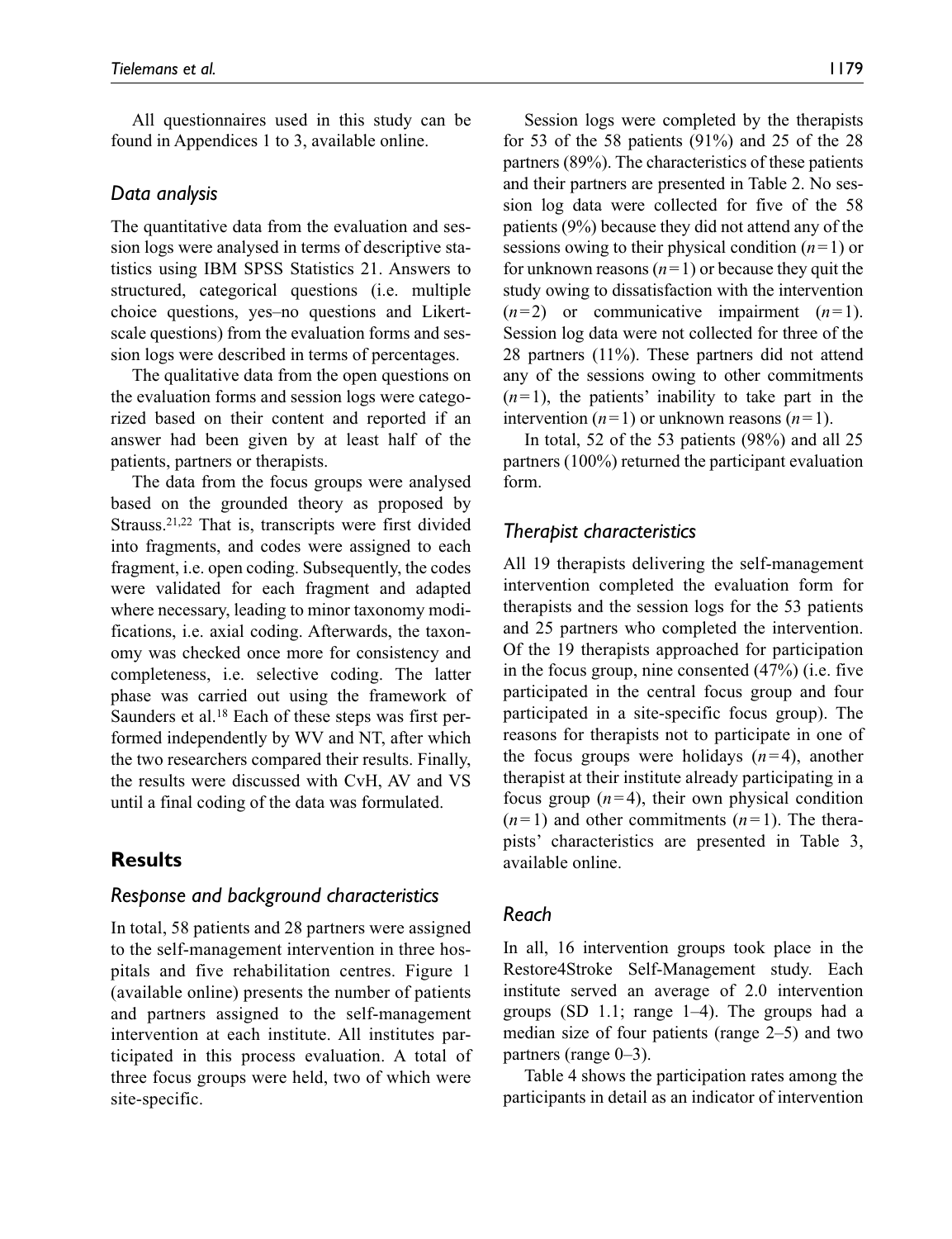|                                                                        | Patient $(n=53)$              | Partner $(n=25)$       |
|------------------------------------------------------------------------|-------------------------------|------------------------|
| Demographic characteristics                                            |                               |                        |
| Sex: males, $n$ $(\%)$                                                 | 24 (45)                       | 14(50)                 |
| Age in years, mean $\pm$ SD (range)                                    | 55.5 $\pm$ 9.1 (36–68)        | $57.2 \pm 7.9$ (45-70) |
| Education level: Higher general education or above, $n$ (%)            | 35 $(69)^a$                   | $19(76)$ c             |
| Employment status: Employed, n (%)                                     | 12(23)                        | 14(50)                 |
| Participants living with a partner, $n$ (%)                            | 38 (72)                       | 25 (100.0)             |
| Stroke characteristics                                                 |                               |                        |
| Time after stroke in months at baseline $(T0)$ , mean $\pm$ SD (range) | $14.5 \pm 19.1 (1 - 113)^{6}$ |                        |
| Stroke history: more than I stroke, n (%)                              | $7(13.2)^{b}$                 |                        |
| Barthel Index 0-20, mean ± SD (range)                                  | $19.0 \pm 2.5 (4 - 20)$       |                        |

**Table 2.** Background characteristics of patients and partners.

a *n*=51.

 $b_n = 52$ .

 $c_n = 23$ .

**Table 4.** Participation and attendance rates among participants.

|                                           | Patients $(n=58)$      | Partners $(n=28)$      |
|-------------------------------------------|------------------------|------------------------|
| No attendance, n (%)                      | 2(3%)                  | 3(11%)                 |
| Quit the intervention, $n$ (%)            | 3(5%)                  | $0(0\%)$               |
| At least one session, $n$ (%)             | 53 (91%)               | 25 (89%)               |
| At least three-quarters attended, $n$ (%) | 46 (87%*)              | 24 (96% <sup>a</sup> ) |
| All seven sessions, $n$ (%)               | 33 (62%*)              | 15 (60%ª)              |
| Attended booster session, n (%)           | 50 (94% <sup>a</sup> ) | 24 (96% <sup>a</sup> ) |

a Percentages in relation to participants (patients or partners) who attended at least one session.

reach. Overall, it seems that relatively few participants actually took part in all seven intervention sessions, but most participants did attend at least three-quarters of the intervention, including the booster session.

# *Dose delivered*

Table 5 describes several results related to the dose delivered in detail. In 20% of the sessions, the proactive action plan tool was inadequately used according to the therapist sessions logs.

#### *Dose received: Exposure*

Table 6 describes the therapists' assessments of participant engagement, group atmosphere and trust among the participants in each intervention

group. On these three dimensions, no group was assessed below sufficient or acceptable levels, and most groups were assessed to perform beyond these levels.

Figure 2(A) (available online) presents the percentage of participants engaging in active goalsetting for each session, as reported by the therapists on the session logs. A total of 25 of the 53 patients (47%) worked on their goals during all five sessions requiring goal-setting, as did 13 of the 25 partners (52%).

Figure 2(B) (available online) presents the percentage of participants completing homework assignments for each session, as reported by the therapists on the session logs. A total of 12 patients (23%) did all of their homework assignments, as did seven partners (28%). At session four, the therapists reported a considerable decline in the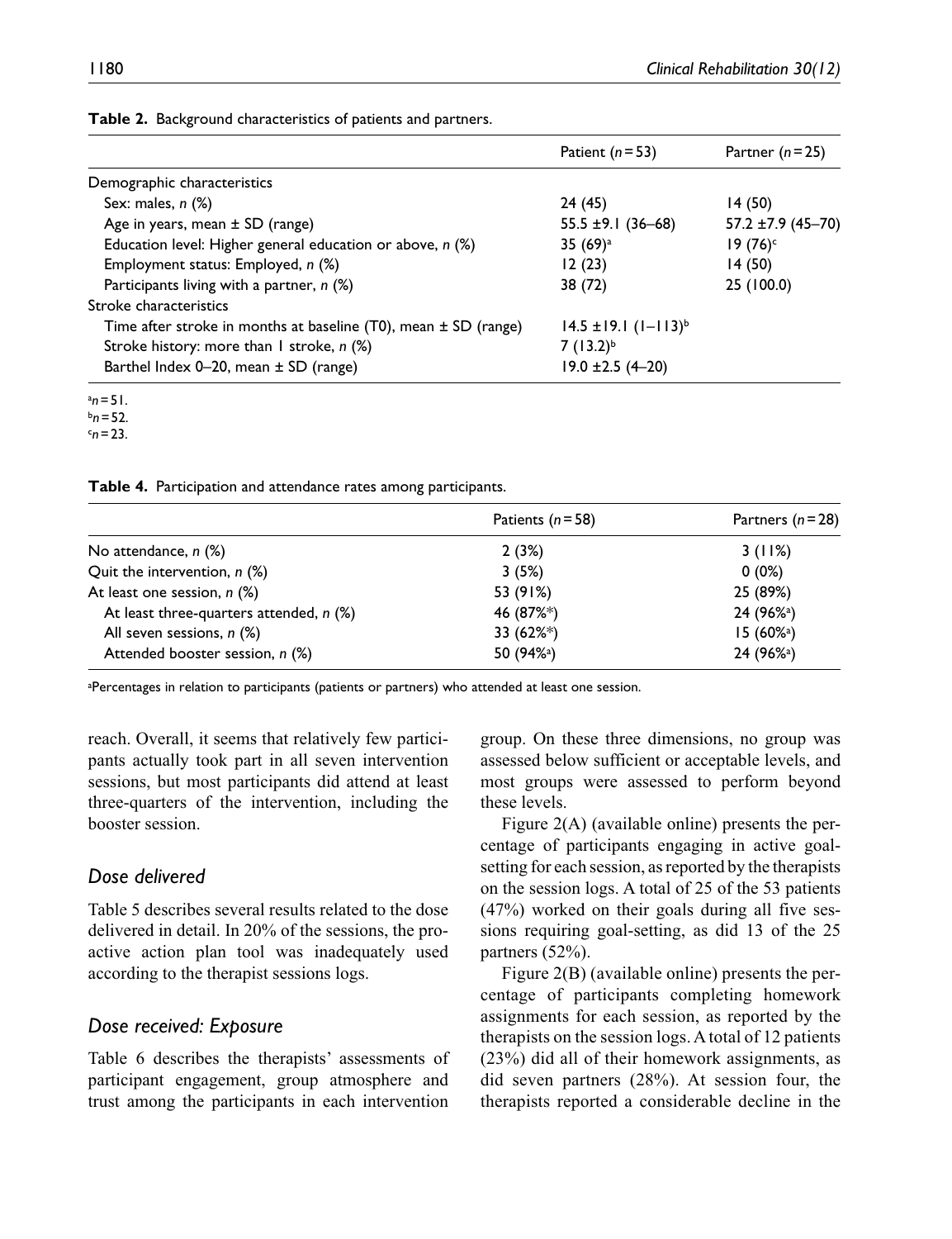|                                                                    | Number (%)             | <b>Notes</b>                     |
|--------------------------------------------------------------------|------------------------|----------------------------------|
| Total amount of sessions                                           | 112                    | 16 multiplied by 7 intervention  |
| Sessions with one therapist absent                                 | 6(5%)                  | sessions                         |
| Sessions containing work on proactive action plan                  | 96                     | 5 of 7 sessions per intervention |
| Inadequate application of proactive action planning tool, reasons: | 20 (20% <sup>a</sup> ) |                                  |
| - Groups not split up                                              | 4 $(4\%)$              |                                  |
| - Proactive action plans not worked out in sufficient detail       | $16(17\%)$             |                                  |

#### **Table 5.** Results related to the dose delivered.

a Of the sessions containing work on proactive action plan (96 sessions.)

**Table 6.** Therapist assessments of engagement, atmosphere and trust among participants.

| Dimension    | Assessment   | Number of groups<br>(Total = 16) (percentage) |
|--------------|--------------|-----------------------------------------------|
| Engagement   | Good         | 13 (81%)                                      |
|              | Sufficient   | 3(19%)                                        |
|              | Mediocre     | $0(0\%)$                                      |
|              | Insufficient | $0(0\%)$                                      |
| Atmosphere   | Pleasant     | 13(81%)                                       |
|              | Acceptable   | 3(19%)                                        |
|              | Mediocre     | $0(0\%)$                                      |
|              | Unpleasant   | $0(0\%)$                                      |
| Trust among  | Very high    | 3(19%)                                        |
| participants | High         | 11 (69%)                                      |
|              | Sufficient   | 2 (13%)                                       |
|              | Low          | $0(0\%)$                                      |
|              | Very low     | $0(0\%)$                                      |

Source: Therapist session logs.

percentage of patients and partners doing their homework assignments.

#### *Dose received: Satisfaction*

On a scale from 1 to 10, the patients, partners and therapists rated the intervention with mean scores of 7.5 (SD 1.6; range 2–10), 7.8 (SD 0.7; range 7–9), and 7.4 (SD 0.7; range 5.5–8.5), respectively.

As regards the structure of the intervention, 13 of the 19 therapists (68%) assessed the number of sessions, 16 (84%) assessed the frequency of sessions and 11 (58%) assessed the length of the sessions as appropriate.

With regard to the intervention content, 47 of the 52 patients (90%) and all 25 partners and 19 therapists considered the intervention to be somewhat useful to very useful (see Table 7). Continued delivery of the intervention after the research project was preferred by 18 of the 19 therapists (95%).

Figure 3 (available online) presents the elements of the intervention that were most often rated as valuable by the patients, partners and therapists. It was found that generic components, such as 'peer support', were most often valued by the respondents (both the participants and the therapists.) The theme of 'less visible stroke consequences' was reported as valuable by a larger proportion of the partners than by the therapists and the patients.

A total of 15 of the 19 therapists (79%) attended the group training. All of the therapists reported that the course had helped them to deliver the intervention. The other four therapists were individually trained because they were not able to attend the group training.

Important barriers for intervention implementation mentioned in all three focus groups were existing interventions being already used in a given centre, with overlapping content:

So, maybe [the existing intervention] is not scientifically substantiated, but (…) a team [of therapists] may have already embraced [this intervention]. (Psychologist, focus group 1)

An additional barrier mentioned in two of the focus groups was the challenge of fitting a group intervention into existing timetables of healthcare professionals and facilities: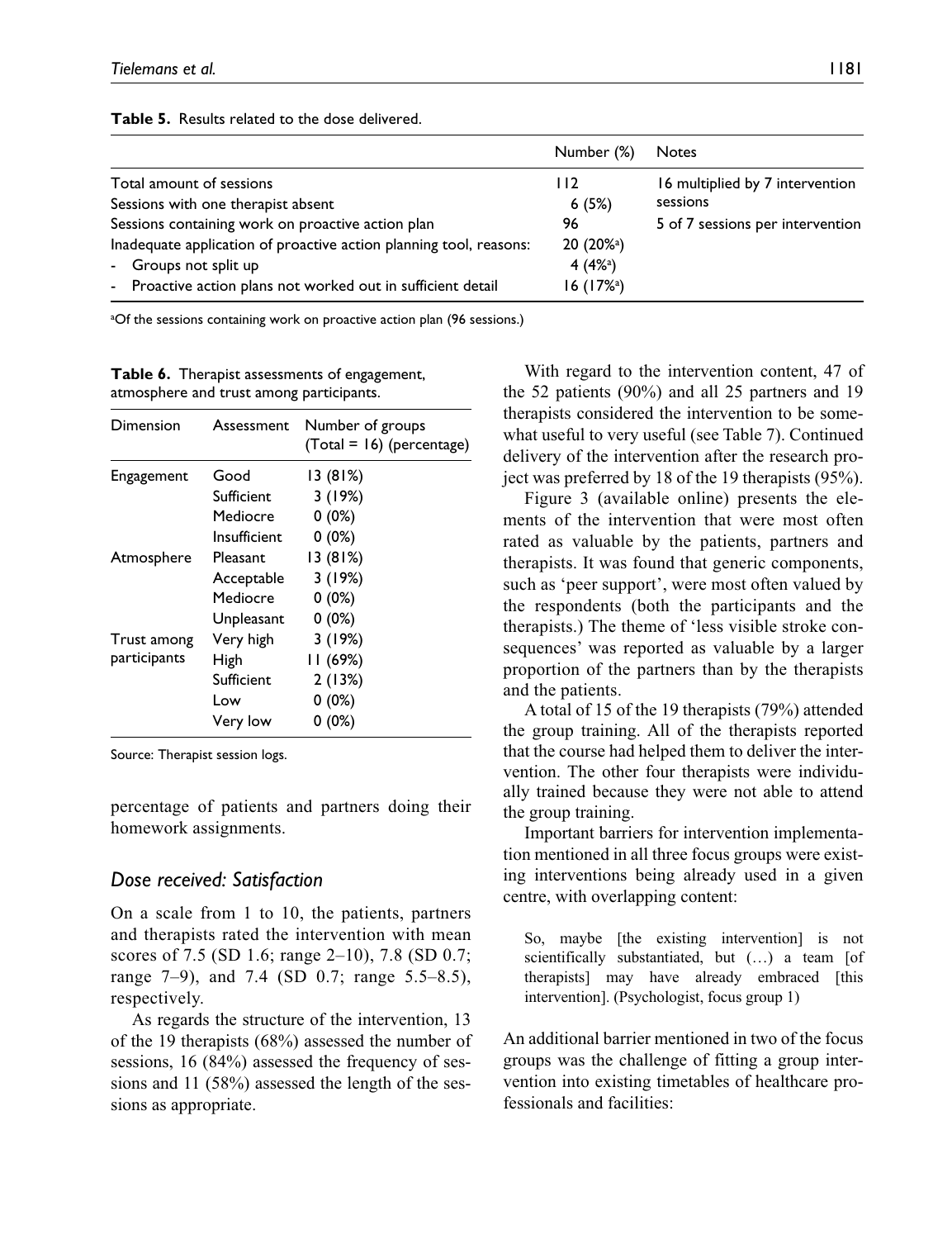|                            | Patients $(n=52)$ | Partners $(n=25)$ | Therapists $(n=19)$ |
|----------------------------|-------------------|-------------------|---------------------|
| Very useful, <i>n (</i> %) | 15(28.8)          | 8(32.0)           | 3(15.8)             |
| Useful, n (%)              | 24 (46.2)         | 10(40.0)          | 12(63.2)            |
| Somewhat useful, n (%)     | 8(15.4)           | 7(28.0)           | 4(21.1)             |
| Not useful, n (%)          | 5(9.6)            | 0(0)              | 0(0)                |

**Table 7.** Usefulness of the self-management intervention according to patients (n=52), partners (n=25) and therapists (n=19).

Well, the organizational planning, that's sort of our obstruction I think. (…) it has a large impact on our timetables. (Occupational therapist, focus group 1)

Suggested improvements to the intervention content in two focus groups included abandoning the obligatory link between the themes and the proactive action plan, adding one session without a fixed theme and having the booster session at a later moment in time:

I get the reasoning… of on one hand wanting to discuss the subject but on the other wanting to make a link with the roadmap… but sometimes this is very far-fetched… and (…) for the patient that's often very complicated. (Psychologist, focus group 1)

That was also a shortcoming, that there was no room for a specific theme, that sometimes emerged from the group as well. (Social worker, focus group 2)

So there was a kind of reunion and there were a few weeks between (…) maybe you could do this at a later time (…) that kind of big stick would be nice to have... (Psychologist trainer, focus group 1)

A suggested improvement to the inclusion criteria of the intervention in two focus groups was to include patients with other forms of acquired brain injury:

We were also wondering about  $(...)$  whether this would work in other (…) diagnoses… Yes. [for example in] many MS patients. (Psychologist, focus group 2)

Broadening of the inclusion criteria for partners to allow non-cohabiting partners and other relatives to take part in the intervention as well was recommended in all three focus groups:

Well ... I don't think you would necessarily have to make a distinction … so you may be able to … (Psychologist, focus group 1)

Include them, yes, yes… Involve them, yes… (Psychologist trainer, focus group 1)

A suggested improvement to the criteria for therapists in all three focus groups was that the two therapists should have a different professional background, share the preparation and collaborate closely. In two focus groups, it was recommended that at least one of the therapists should have a professional background in the psychosocial domain and that the therapists should receive a more elaborate training course, provided nearer to the provision of the first session.

# *Recruitment*

No barriers regarding the recruitment of patients were reported by the therapists during the focus groups. A barrier in the recruitment of partners reported in all focus groups was a lack of emphasis during the intake procedures on the possibility for partners to take part in the intervention:

(So) there was one partner in our case that was like, oh, so I was supposed to join the patient. Apparently that wasn't clear to him on forehand. (Occupational therapist, focus group 1)

Other activities of partners, such as work, were reported as important barriers in the recruitment of partners in two focus groups.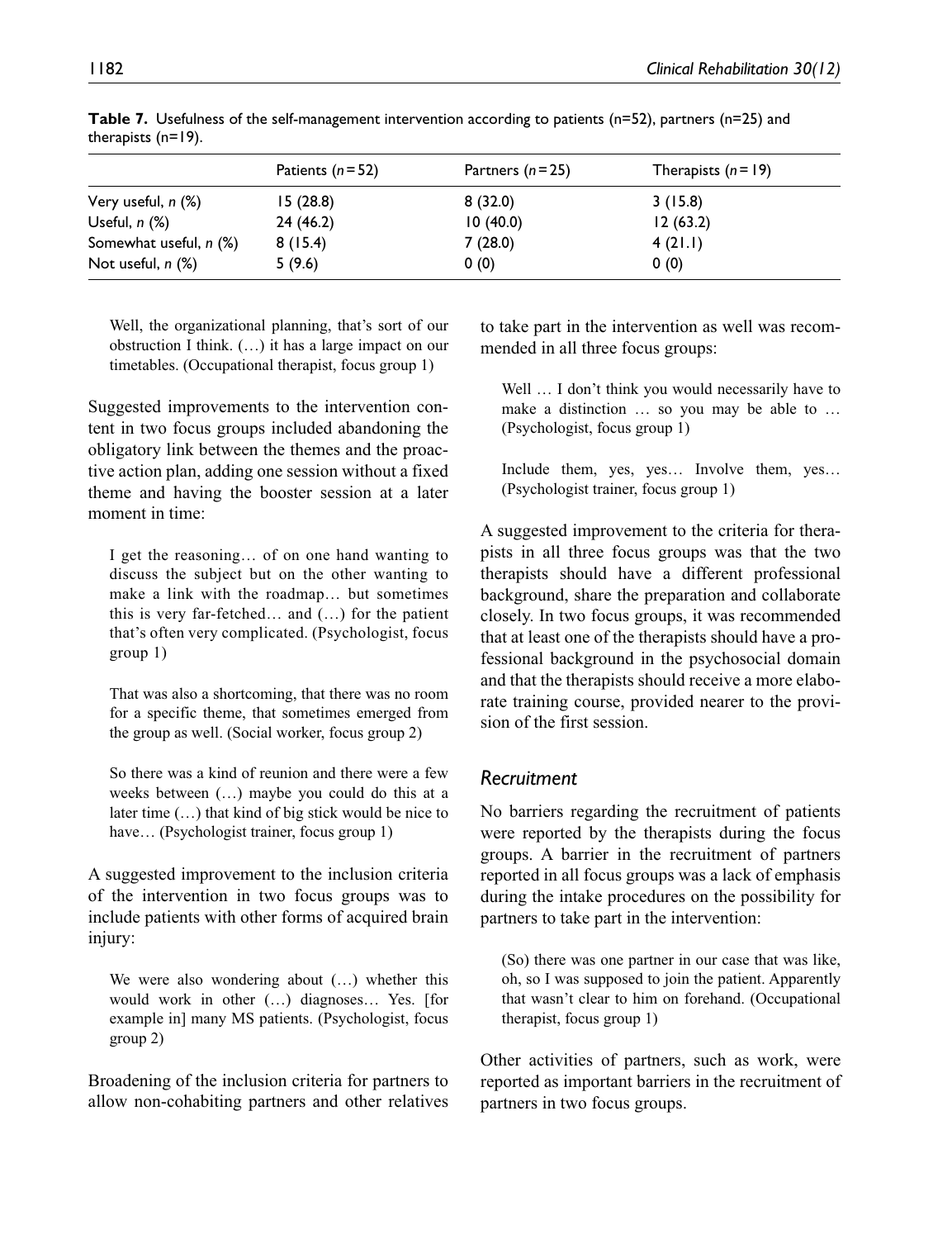Important barriers for maintaining the participants' engagement reported in all focus groups were the presence of considerable cognitive impairments, a lack of intrinsic motivation to take part in the intervention and a lack of awareness of the active role required of them during the intervention. Other factors mentioned in two focus groups were the participants' limited experience with the consequences of stroke in daily life and the absence of a therapist during the intake procedure.

# **Discussion**

In this process evaluation, it was found that most participants were only partly reached. A relatively large proportion did not attend all sessions. Inadequate application of the proactive action plan was observed relatively often, mostly because the plan was not filled out in sufficient detail. It was also observed that relatively few participants worked consistently on proactive action planning in terms of goal-setting and doing their homework.

Overall, the patients, partners and therapists were satisfied with the intervention. In this study, we found that the components of 'peer support' and 'invisible consequences of stroke' were frequently valued by the participants and the therapists. Based on earlier research, the value of peer support may be related to its association with increased awareness of stroke consequences, as well as opportunities for peer comparisons among stroke patients and their partners.23,24 The interest in invisible stroke consequences can be explained by the distressing impact of such consequences for the patient's partner.<sup>25</sup> The popularity of these components unrelated to proactive action planning could imply that intervention-specific elements were insufficiently picked up by the participants and the therapists.

The therapists found their preparatory training to be useful, although some indicated that it could have been more elaborate and occurred closer in time to the start of the intervention itself. In addition, earlier research showed that insufficiently trained therapists is an important barrier for successfully implementing self-management interventions.<sup>26</sup> As such,

delivering our intervention might have been more complex than expected, possibly leading to therapists not delivering the intervention according to treatment protocol in a considerable percentage of the sessions.

The general implementation barriers observed by therapists predominantly lie in fitting the intervention into the healthcare system. For instance, schedules in the healthcare system are tight. Regarding the intervention itself, the therapists made several recommendations: (a) to abandon the obligatory link between the proactive action planning tool and the four themes discussed in the intervention, (b) to add a session without a fixed theme and (c) to plan the booster session at a later time. In general, the therapists thought that each of the therapists in one intervention should have different backgrounds, share their preparations and collaborate closely. Implementing these results is expected to increase the chances of the intervention protocol being carried out correctly and completely, both for the participants and the therapists.

Regarding recruitment, the therapists suggested that selection criteria should be broadened to include patients with similar brain conditions, as well as non-cohabiting partners and other relatives. As such, it seems to be questionable whether our intervention is suitable for only stroke patients. Furthermore, the therapists reflected that they could have more clearly emphasized the possibility for partners to participate. This lack of emphasis may reflect a traditional therapist tendency towards a patient-centred focus rather than a family-centred one.26–28 The therapists also thought that they could have further emphasized the active participant role required by the intervention at recruitment. We estimate that the latter suggestion may eventually lead to increased homework assignment completion levels throughout the intervention.

Several strengths of the current process evaluation study are noteworthy. First, a very high response rate was observed, as was the participation of a considerable number of institutes. This response rate is argued to have yielded a reliable reflection of clinical outpatient rehabilitation practice, at least in the Netherlands. In addition, a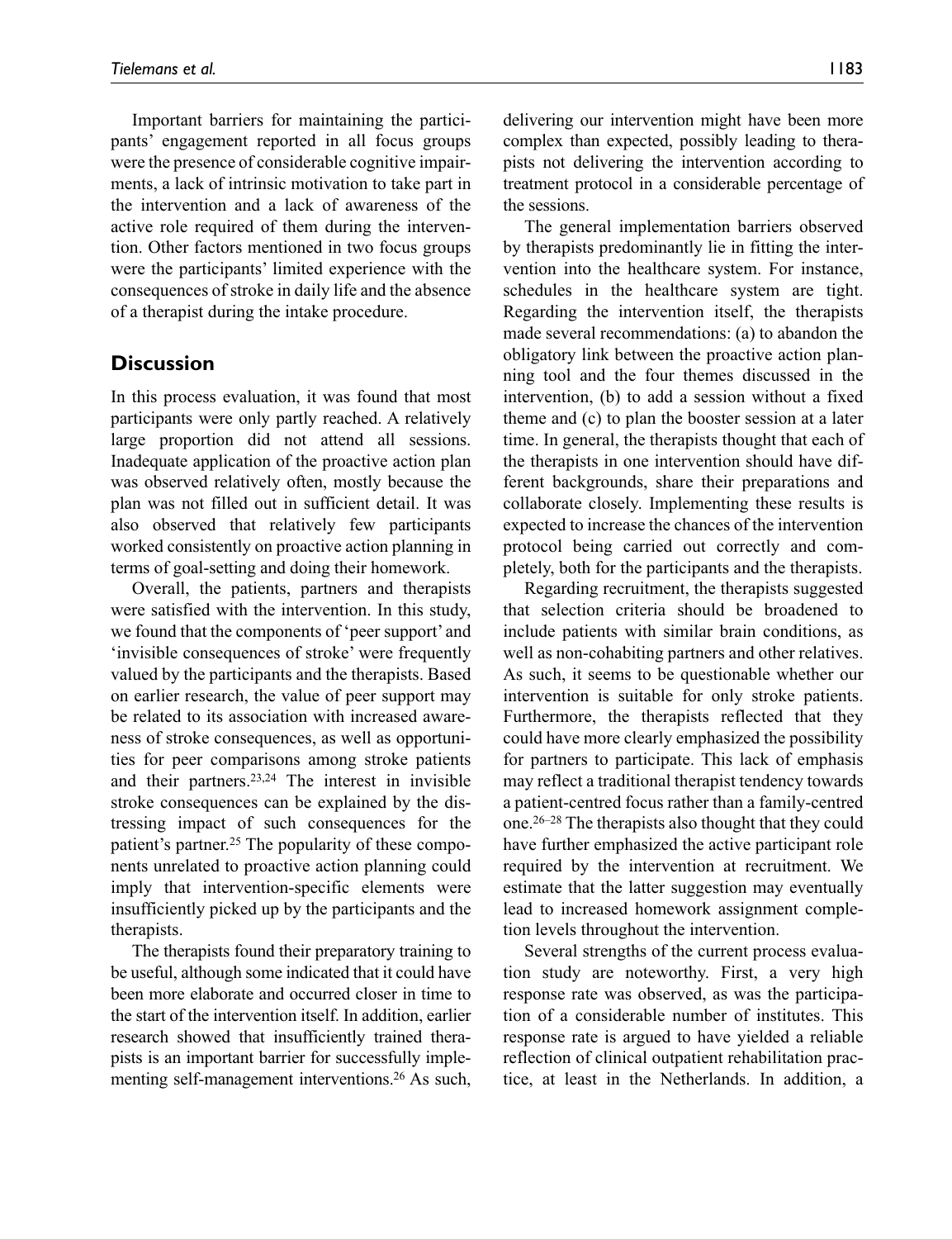strength of this study lies in its use of both qualitative and quantitative research methods, because the two methods complement each other. Finally, the outcomes of the process evaluation were not biased by trial outcomes because these were unknown at the time of this process evaluation study.

An important limitation of our study was its lack of attention to the fidelity of the intervention implementation, i.e. the degree to which each element of the intervention was correctly implemented.18 It is argued that this factor could have been measured only by making observations (researcher in person, or using a camera) during sessions. Such observation was impossible to do within organizational constraints. Furthermore, the outcomes may have been biased by the participants giving socially desirable answers. To reduce this bias, the therapists and the participants were asked to complete the questionnaires in the researcher's absence; and interviews were conducted by a research assistant who did not take part in the study and who evaluated the effectiveness of the selfmanagement intervention. In addition, the 'minimum intervention delivery' requirement used for focus groups might have distorted our results. That is, additional focus groups on sites that did not meet this minimum delivery requirement might have yielded additional barrier insights, for example, regarding recruitment.

In summary, although it seems that the target audience was reached, and the patients, partners and therapists were satisfied with the intervention, there is still room for improvement. In particular, the proactive action planning tool forms the core of what distinguishes the current intervention from existing evidence-based self-management interventions for stroke patients. Therefore, increasing the correct and complete use of this tool, as well as improved therapist training and recruitment procedures, deserve high priority. Based on our study outcomes, researchers and policymakers should be aware that an adequate implementation of interventions such as ours is complex and needs time, because both healthcare professionals and participants still have to become accustomed to the participants' active role in managing their own situation.

#### **Clinical messages**

- In this self-management intervention, participants find the generic component 'peer support' to be most valuable.
- Participants' and therapists' satisfaction with a stroke-specific self-management intervention does not imply an optimal intervention implementation.
- For an adequate implementation of interventions like ours, a thorough training for therapists is needed.

## **Acknowledgements**

The authors would like to thank the participants of this study, the healthcare professionals involved, and the participating Dutch hospitals and rehabilitation centres: University Medical Centre Utrecht; Merem Treatment Centres, Rehabilitation Centre De Trappenberg; Heliomare, Amsterdam; Orbis Medical Centre, Sittard; Revant Rehabilitation Centre Breda; Amsterdam Rehabilitation Research Centre Reade, Amsterdam; and Roessingh, Enschede.

#### **Declaration of Conflicting Interests**

The author(s) declared no potential conflicts of interest with respect to the research, authorship, and/or publication of this article.

#### **Contributors**

All authors contributed to the evaluation study itself, the manuscript and approved the final version of the manuscript.

#### **Funding**

The author(s) disclosed receipt of the following financial support for the research, authorship, and/or publication of this article: This work was supported by the Dutch VSBFonds [#89000004]; and the Dutch Heart Foundation. The funding sources had no involvement in the study design, collection, analysis and interpretation of data; writing the report; and in the decision to submit the article for publication.

#### **References**

1. Barlow J, Wright C, Sheasby J, Turner A and Hainsworth J. Self-management approaches for people with chronic